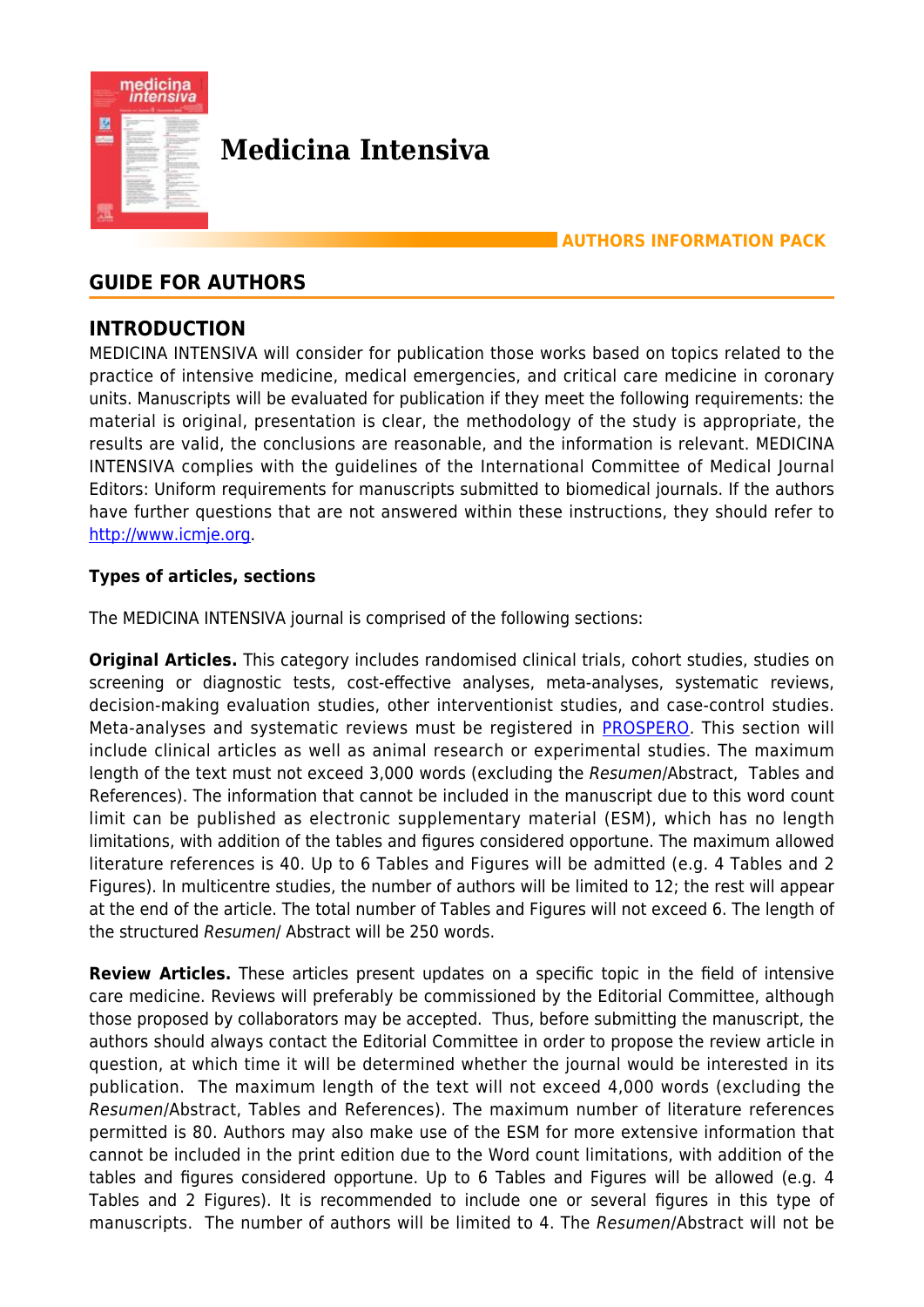structured, but it must provide information on its content, with a length limit of 150 words.

**Special Articles.** This section includes articles written by scientific societies, workgroups or groups of experts (clinical practice guidelines, consensus conferences, systematic reviews, etc.) that review a topic of current interest in intensive care medicine. Other publications include articles sent by renowned experts that analyse current social aspects or those of special interest for our specialty. The maximum length must not exceed 4,000 words (excluding the Resumen/Abstract, Tables and References). The maximum number of references permitted is 80. Up to 4 Tables and Figures will be allowed (e.g. 3 Tables and a Figure). It must include an unstructured Abstract in English (and a Resumen in Spanish) of approximately 150 words.

## *Types of article (continuation)*

**Updates.** Reviews commissioned by the Editorial Committee of MEDICINA INTENSIVA are included in this section and will be part of a series that will review in detail current topics in intensive care medicine in successive issues of the journal. The maximum length must not exceed 4,000 words (excluding the Resumen/Abstract, Tables and References). The maximum number of literature references permitted is 80. The ESM may be used for information that cannot be included in the print edition due to the word count limit, with addition of the tables and figures considered opportune. Up to include always 6 Tables and 6 Figures will be allowed. It is recommended to include always one or several figures in this type of manuscripts. The number of authors is limited to 4. It must include an unstructured Abstract in English (and a Resumen in Spanish) of approximately 150 words.

**Points of View.** The articles included in this section are those in which an opinion is expressed about a controversial topic in the field of intensive care medicine. Points of View will preferably be commissioned by the Editorial Committee, although those proposed by collaborators may be accepted. Thus, before submitting the manuscript, the authors should always contact the Editorial Committee in order to propose the Point of View article in question, at which time it will be determined whether the journal would be interested in its publication. The maximum length of the text must not exceed 1,000 words (excluding Tables and References). The information that cannot be included in the manuscript due to this word count limit can be published as electronic supplementary material (ESM), which has no length limitations, with addition of the tables and figures considered opportune. The maximum number of references allowed will be 10, and up to 2 Tables and one Figure. The number of authors is limited to 2. It will not have a Resumen /Abstract.

**Editorials.** Included in this section are works in which the author/s discuss and analyse an Original published in the Journal. The Editorials will always be commissioned by the Editorial Committee. Also included in this section will be articles that summarise the view of a current topic by the Editorial Committee of MEDICINA INTENSIVA or the Board of Directors of Sociedad Española de Medicina Intensiva , Crítica y Unidades Coronarias (SEMICYUC). The maximum length of the text must not exceed 1,000 words (excluding the bibliography). The maximum number of references allowed is 10 and one Table or Figure will be admitted. The number of authors will be limited to 2. It will not include a Resumen or Abstract.

**Scientific letters.** A description of several clinical cases in which are described new aspects or important added value on the pathophysiology of the disease, its diagnosis or treatment. Studies based on questionnaires that have received a high response rate are also considered in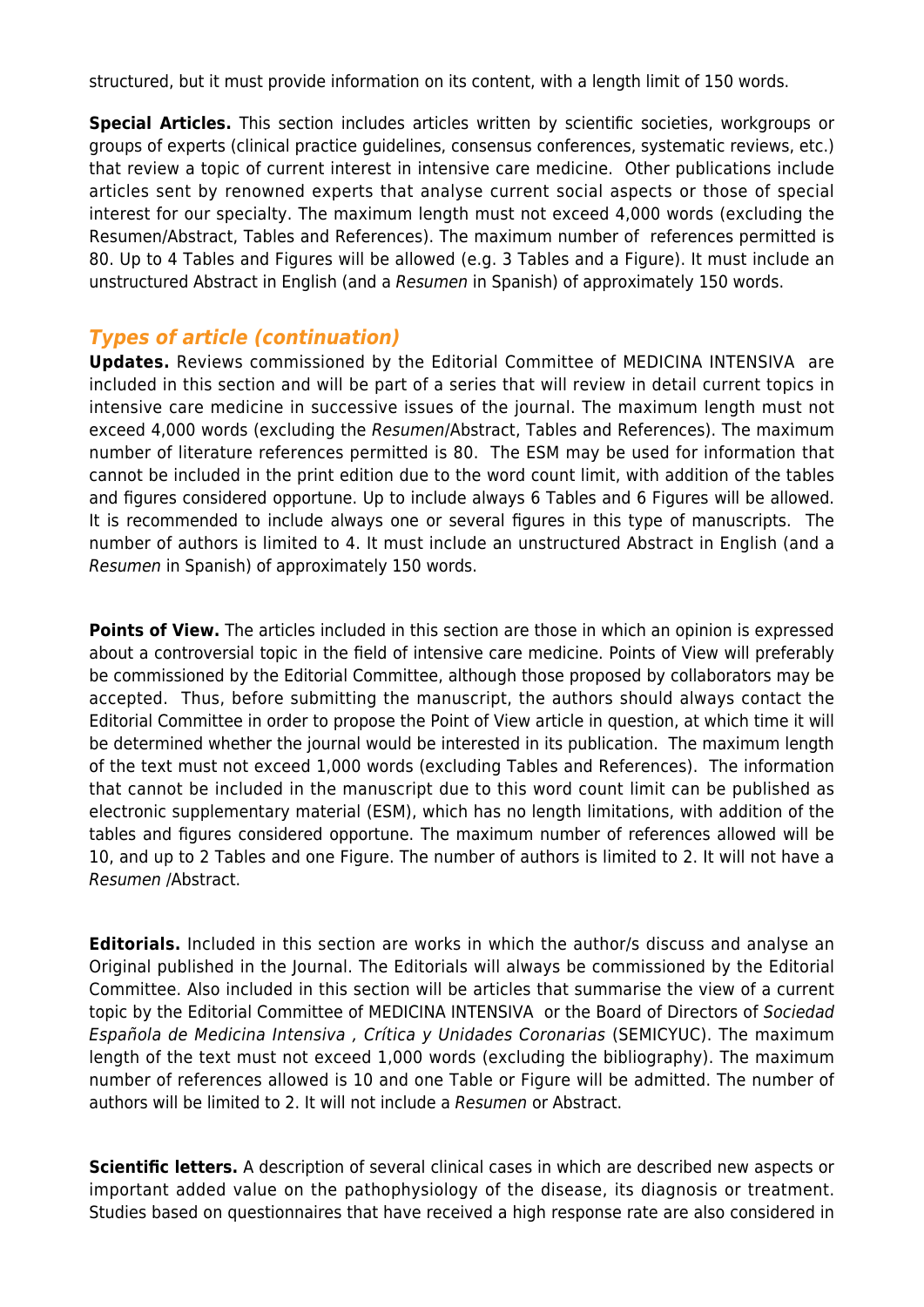this section. The maximum length of the text must not exceed 1,000 words, and the text will not be structured into sections. Up to 2 Figures or Tables will be allowed. The supplementary information that cannot be included in the manuscript due to this word count limit can be published as electronic supplementary material (ESM), which has no length limitations, with addition of the tables and figures considered opportune. The number of signatories must not be greater than 6, and the number of literature references is limited to 10. Scientific Letters will not have a Resumen/Abstract.

**Letters to the editor.** In this open section, objections or comments related to articles recently published in the Journal, and possibly on relevant articles published in other journals of special interest for intensive medicine, or comments on topics of importance associated with the speciality. Letters to the Editor sent to Medicina Intensiva must refer to articles published within the two previous months at most. The maximum length of the text must not exceed 500 words, and up to 5 literature references will be allowed. There must be no more than four signing authors. Those Letters to the Editor that deal with articles previously published in the Journal will have the right to reply. They will be submitted to the author of the original work, who will be able to reply in a letter of the same length within a period of one month. The Editorial Committee will try to publish the Letter to the Editor and the reply together.

**Images in Intensive Medicine.** This section will publish all types of images that are demonstrative and contain a teaching message by themselves. The maximum number of figures is 3. They must be accompanied by a text of less than10 lines. Whenever possible, the image should include graphic aids (arrows, asterisks). The number of signing authors will be limited to 3, and the image must be of sufficient graphical quality (minimum resolution of 300 dots per inch (dpi). No abstract, figure captions or references are allowed.

### *Contact details for submission*

| You | can | send | vour | manuscript                                                 |  |
|-----|-----|------|------|------------------------------------------------------------|--|
|     |     |      |      | https://www.editorialmanager.com/MEDINTENSIVA/default.aspx |  |

### *Language*

This journal is published in Spanish and in English language.

## *Submission checklist*

You can use this list to carry out a final check of your submission before you send it to the journal for review. Please check the relevant section in this Guide for Authors for more details.

#### **Ensure that the following items are present:**

One author has been designated as the corresponding author with contact details:

- E-mail address
- Full postal address

All necessary files have been uploaded:

Manuscript:

- Include keywords
- All figures (include relevant captions)
- All tables (including titles, description, footnotes)
- Ensure all figure and table citations in the text match the files provided
- Indicate clearly if color should be used for any figures in print

Graphical Abstracts / Highlights files (where applicable)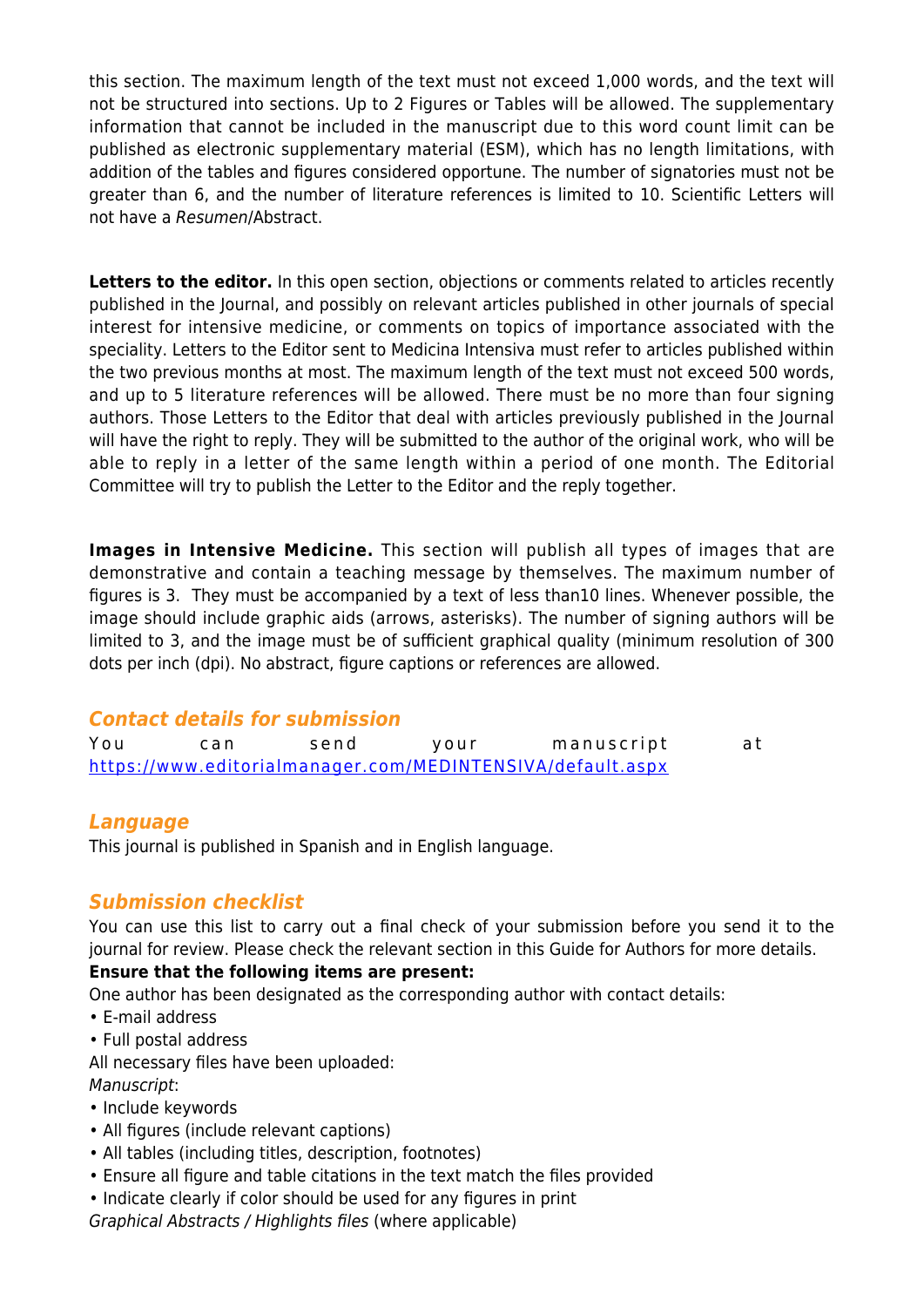Supplemental files (where applicable)

Further considerations

- Manuscript has been 'spell checked' and 'grammar checked'
- All references mentioned in the Reference List are cited in the text, and vice versa
- **Permission has been obtained for use of copyrighted material from other sources (including the Internet)**

• A competing interests statement is provided, even if the authors have no competing interests to declare

- Journal policies detailed in this guide have been reviewed
- Referee suggestions and contact details provided, based on journal requirements

For further information, visit our [Support Center.](http://service.elsevier.com/app/home/supporthub/publishing/)

## **BEFORE YOU BEGIN**

## *Ethics in publishing*

Please see our information pages on **[Ethics in publishing](https://www.elsevier.com/about/policies/publishing-ethics)** and **Ethical guidelines for journal** [publication](https://www.elsevier.com/authors/journal-authors/policies-and-ethics).

### *Human and animal rights*

If the work involves the use of human subjects, the author should ensure that the work described has been carried out in accordance with The Code of Ethics of the World Medical Association [\(Declaration of Helsinki](https://www.wma.net/policies-post/wma-declaration-of-helsinki-ethical-principles-for-medical-research-involving-human-subjects/)) for experiments involving humans; [Uniform Requirements](http://www.icmje.org) [for manuscripts submitted to Biomedical journals.](http://www.icmje.org) Authors should include a statement in the manuscript that informed consent was obtained for experimentation with human subjects. The privacy rights of human subjects must always be observed.

All animal experiments should comply with the **ARRIVE quidelines** and should be carried out in accordance with the U.K. Animals (Scientific Procedures) Act, 1986 and associated guidelines, [EU Directive 2010/63/EU for animal experiments,](http://ec.europa.eu/environment/chemicals/lab_animals/legislation_en.htm) or the National Institutes of Health guide for the care and use of Laboratory animals (NIH Publications No. 8023, revised 1978) and the authors should clearly indicate in the manuscript that such guidelines have been followed.

All research involving humans or animals must specify (under Material and Methods) approval of the study by the corresponding Ethics Committee, indicating the date of approval or the pertinent Committee-assigned code or reference. In addition, it should be stated whether the Committee considered written informed consent (in the case of human studies) to be necessary or not.

### *Declaration of interest*

All authors must disclose any financial and personal relationships with other people or organizations that could inappropriately influence (bias) their work. Examples of potential competing interests include employment, consultancies, stock ownership, honoraria, paid expert testimony, patent applications/registrations, and grants or other funding. Authors must disclose any interests in two places: 1. A summary declaration of interest statement in the title page file (if double-blind) or the manuscript file (if single-blind). If there are no interests to declare then please state this: 'Declarations of interest: none'. This summary statement will be ultimately published if the article is accepted. 2. Detailed disclosures as part of a separate Declaration of Interest form, which forms part of the journal's official records. It is important for potential interests to be declared in both places and that the information matches. [More](http://service.elsevier.com/app/answers/detail/a_id/286/supporthub/publishing)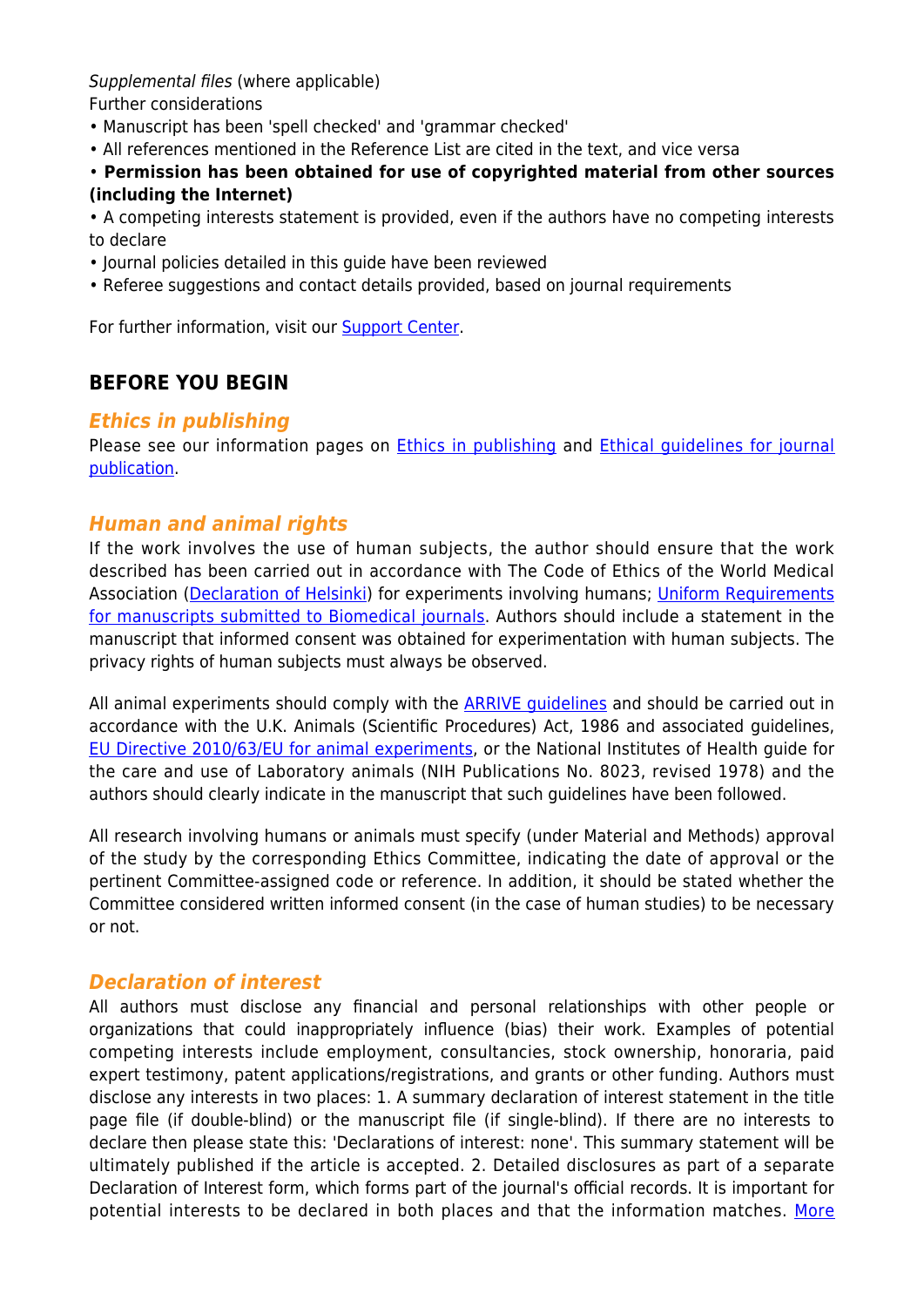## *Submission declaration and verification*

Submission of an article implies that the work described has not been published previously (except in the form of an abstract or as part of a published lecture or academic thesis, see '[Multiple, redundant or concurrent publication](http://www.elsevier.com/authors/journal-authors/policies-and-ethics)' section of our ethics policy for more information), that it is not under consideration for publication elsewhere, that its publication is approved by all authors and tacitly or explicitly by the responsible authorities where the work was carried out, and that, if accepted, it will not be published elsewhere in the same form, in English or in any other language, including electronically without the written consent of the copyright-holder. To verify originality, your article may be checked by the originality detection service [Crossref](https://www.elsevier.com/editors/perk/plagiarism-complaints/plagiarism-detection) [Similarity Check.](https://www.elsevier.com/editors/perk/plagiarism-complaints/plagiarism-detection)

### Preprints

Please note that [preprints](https://www.elsevier.com/about/policies/sharing/preprint) can be shared anywhere at any time, in line with Elsevier's [sharing](https://www.elsevier.com/about/policies/sharing) [policy](https://www.elsevier.com/about/policies/sharing). Sharing your preprints e.g. on a preprint server will not count as prior publication (see '[Multiple, redundant or concurrent publication](https://www.elsevier.com/authors/journal-authors/policies-and-ethics)' for more information).

## *Authorship*

All authors should have made substantial contributions to all of the following: (1) the conception and design of the study, or acquisition of data, or analysis and interpretation of data, (2) drafting the article or revising it critically for important intellectual content, (3) final approval of the version to be submitted.

#### **Contributors**

Each author is required to declare his or her individual contribution to the article: all authors must have materially participated in the research and/or article preparation, so roles for all authors should be described. The statement that all authors have approved the final article should be true and included in the disclosure.

### *Changes to authorship*

Authors are expected to consider carefully the list and order of authors **before** submitting their manuscript and provide the definitive list of authors at the time of the original submission. Any addition, deletion or rearrangement of author names in the authorship list should be made only **before** the manuscript has been accepted and only if approved by the journal Editor. To request such a change, the Editor must receive the following from the **corresponding author**: (a) the reason for the change in author list and (b) written confirmation (e-mail, letter) from all authors that they agree with the addition, removal or rearrangement. In the case of addition or removal of authors, this includes confirmation from the author being added or removed.

Only in exceptional circumstances will the Editor consider the addition, deletion or rearrangement of authors **after** the manuscript has been accepted. While the Editor considers the request, publication of the manuscript will be suspended. If the manuscript has already been published in an online issue, any requests approved by the Editor will result in a corrigendum.

#### *Clinical trial results*

In line with the position of the International Committee of Medical Journal Editors, the journal will not consider results posted in the same clinical trials registry in which primary registration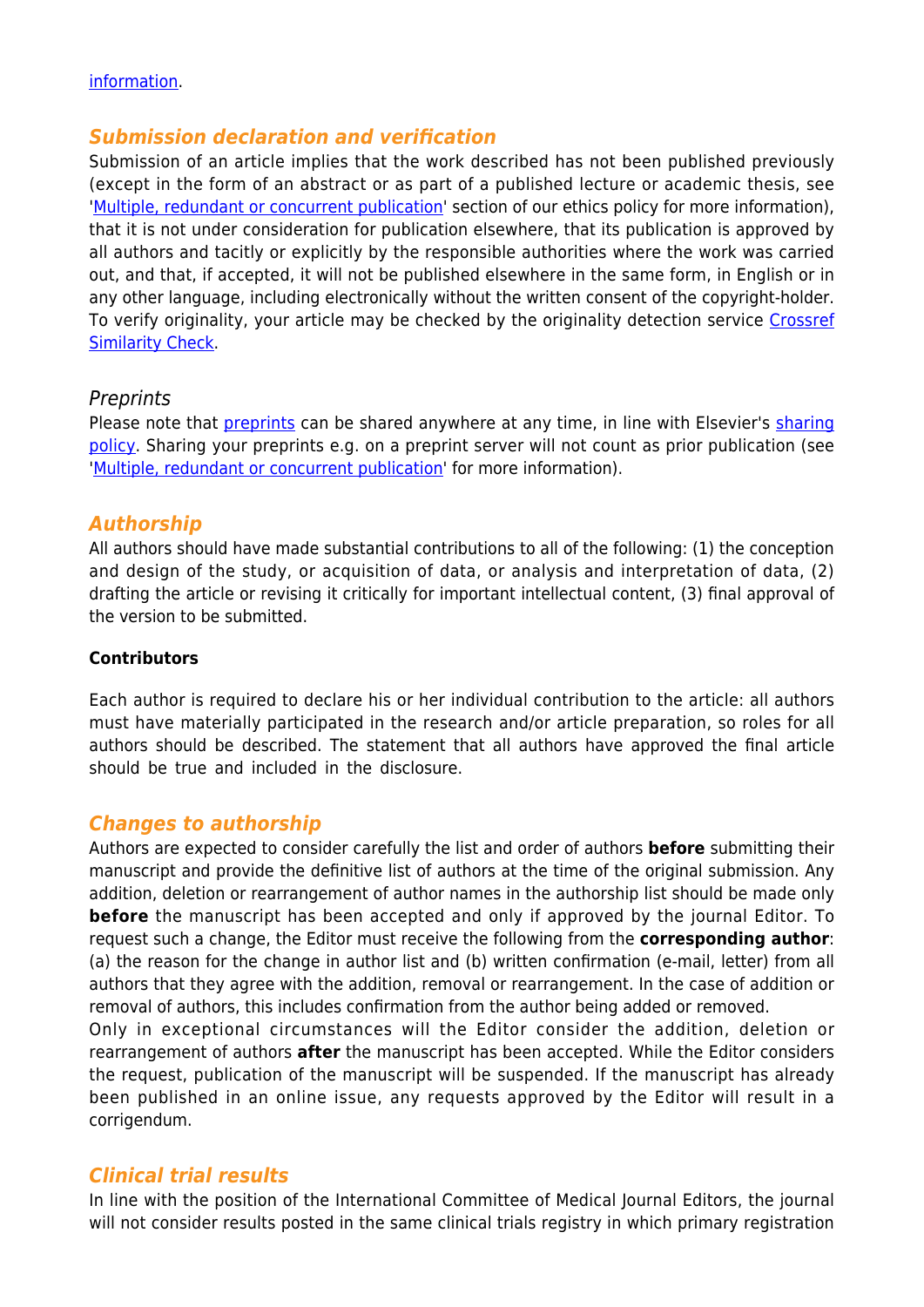resides to be prior publication if the results posted are presented in the form of a brief structured (less than 500 words) abstract or table. However, divulging results in other circumstances (e.g., investors' meetings) is discouraged and may jeopardise consideration of the manuscript. Authors should fully disclose all posting in registries of results of the same or closely related work.

## Reporting clinical trials

Randomized controlled trials should be presented according to the CONSORT guidelines. At manuscript submission, authors must provide the CONSORT checklist accompanied by a flow diagram that illustrates the progress of patients through the trial, including recruitment, enrollment, randomization, withdrawal and completion, and a detailed description of the randomization procedure. The **CONSORT** checklist and template flow diagram are available online.

## Registration of clinical trials

Registration in a public trials registry is a condition for publication of clinical trials in this journal in accordance with [International Committee of Medical Journal Editors](http://www.icmje.org) recommendations. Trials must register at or before the onset of patient enrolment. The clinical trial registration number should be included at the end of the abstract of the article. A clinical trial is defined as any research study that prospectively assigns human participants or groups of humans to one or more health-related interventions to evaluate the effects of health outcomes. Health-related interventions include any intervention used to modify a biomedical or health-related outcome (for example drugs, surgical procedures, devices, behavioural treatments, dietary interventions, and process-of-care changes). Health outcomes include any biomedical or health-related measures obtained in patients or participants, including pharmacokinetic measures and adverse events. Purely observational studies (those in which the assignment of the medical intervention is not at the discretion of the investigator) will not require registration.

## *Copyright*

Upon acceptance of an article, authors will be asked to complete a 'Journal Publishing Agreement' (see [more information](https://www.elsevier.com/about/policies/copyright) on this). An e-mail will be sent to the corresponding author confirming receipt of the manuscript together with a 'Journal Publishing Agreement' form or a link to the online version of this agreement.

Subscribers may reproduce tables of contents or prepare lists of articles including abstracts for internal circulation within their institutions. [Permission](https://www.elsevier.com/about/policies/copyright/permissions) of the Publisher is required for resale or distribution outside the institution and for all other derivative works, including compilations and translations. If excerpts from other copyrighted works are included, the author(s) must obtain written permission from the copyright owners and credit the source(s) in the article. Elsevier has [preprinted forms](http://www.elsevier.com/__data/assets/word_doc/0007/98656/Permission-Request-Form.docx) for use by authors in these cases.

For open access articles: Upon acceptance of an article, authors will be asked to complete an 'Exclusive License Agreement' ([more information\)](https://www.elsevier.com/about/policies/copyright). Permitted third party reuse of open access articles is determined by the author's choice of [user license](https://www.elsevier.com/about/policies/open-access-licenses).

### **Author rights**

As an author you (or your employer or institution) have certain rights to reuse your work. [More](https://www.elsevier.com/about/policies/copyright) [information.](https://www.elsevier.com/about/policies/copyright)

## Elsevier supports responsible sharing

Find out how you can [share your research](https://www.elsevier.com/authors/journal-authors/submit-your-paper/sharing-and-promoting-your-article) published in Elsevier journals.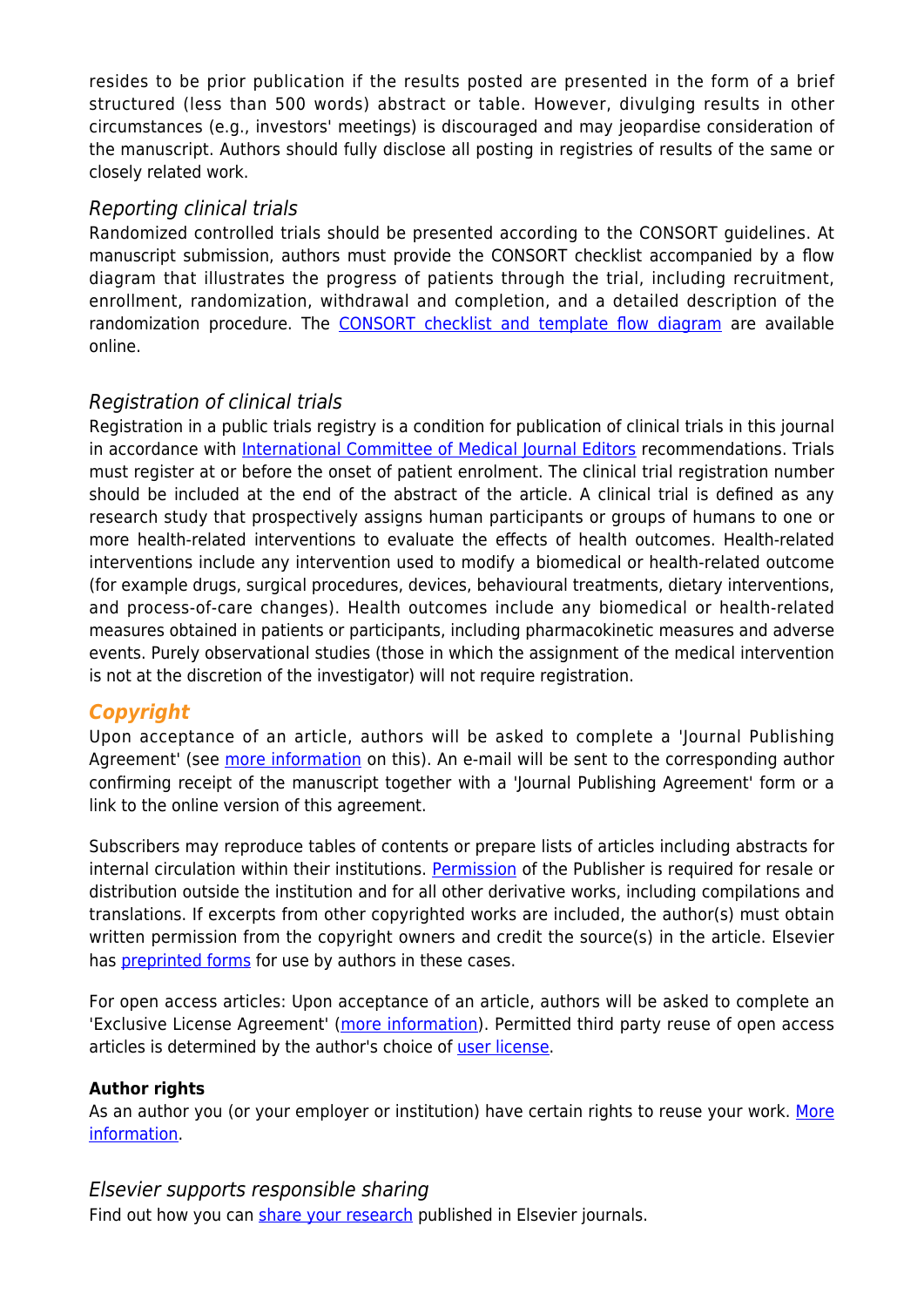#### *Role of the funding source*

You are requested to identify who provided financial support for the conduct of the research and/or preparation of the article and to briefly describe the role of the sponsor(s), if any, in study design; in the collection, analysis and interpretation of data; in the writing of the report; and in the decision to submit the article for publication. If the funding source(s) had no such involvement then this should be stated.

#### *Open Access*

Please visit our **[Open Access page](https://www.medintensiva.org/en-open-access)** from the Journal Homepage for more information.

#### Elsevier Researcher Academy

[Researcher Academy](https://researcheracademy.elsevier.com/) is a free e-learning platform designed to support early and mid-career researchers throughout their research journey. The "Learn" environment at Researcher Academy offers several interactive modules, webinars, downloadable guides and resources to guide you through the process of writing for research and going through peer review. Feel free to use these free resources to improve your submission and navigate the publication process with ease.

#### Language (usage and editing services)

Please write your text in good English (American or British usage is accepted, but not a mixture of these). Authors who feel their English language manuscript may require editing to eliminate possible grammatical or spelling errors and to conform to correct scientific English may wish to use the [English Language Editing service](http://webshop.elsevier.com/languageediting/) available from Elsevier's Author Services.

### *Informed consent and patient details*

Studies on patients or volunteers require ethics committee approval and informed consent, which should be documented in the paper. Appropriate consents, permissions and releases must be obtained where an author wishes to include case details or other personal information or images of patients and any other individuals in an Elsevier publication. Written consents must be retained by the author but copies should not be provided to the journal. Only if specifically requested by the journal in exceptional circumstances (for example if a legal issue arises) the author must provide copies of the consents or evidence that such consents have been obtained. For more information, please review the [Elsevier Policy on the Use of Images or](https://www.elsevier.com/about/policies/patient-consent) [Personal Information of Patients or other Individuals](https://www.elsevier.com/about/policies/patient-consent). Unless you have written permission from the patient (or, where applicable, the next of kin), the personal details of any patient included in any part of the article and in any supplementary materials (including all illustrations and videos) must be removed before submission.

### *Submission*

Our online submission system guides you stepwise through the process of entering your article details and uploading your files. The system converts your article files to a single PDF file used in the peer-review process. Editable files (e.g., Word, LaTeX) are required to typeset your article for final publication. All correspondence, including notification of the Editor's decision and requests for revision, is sent by e-mail.

#### Submit your article

Please submit your article via<https://www.editorialmanager.com/MEDINTENSIVA/default.aspx>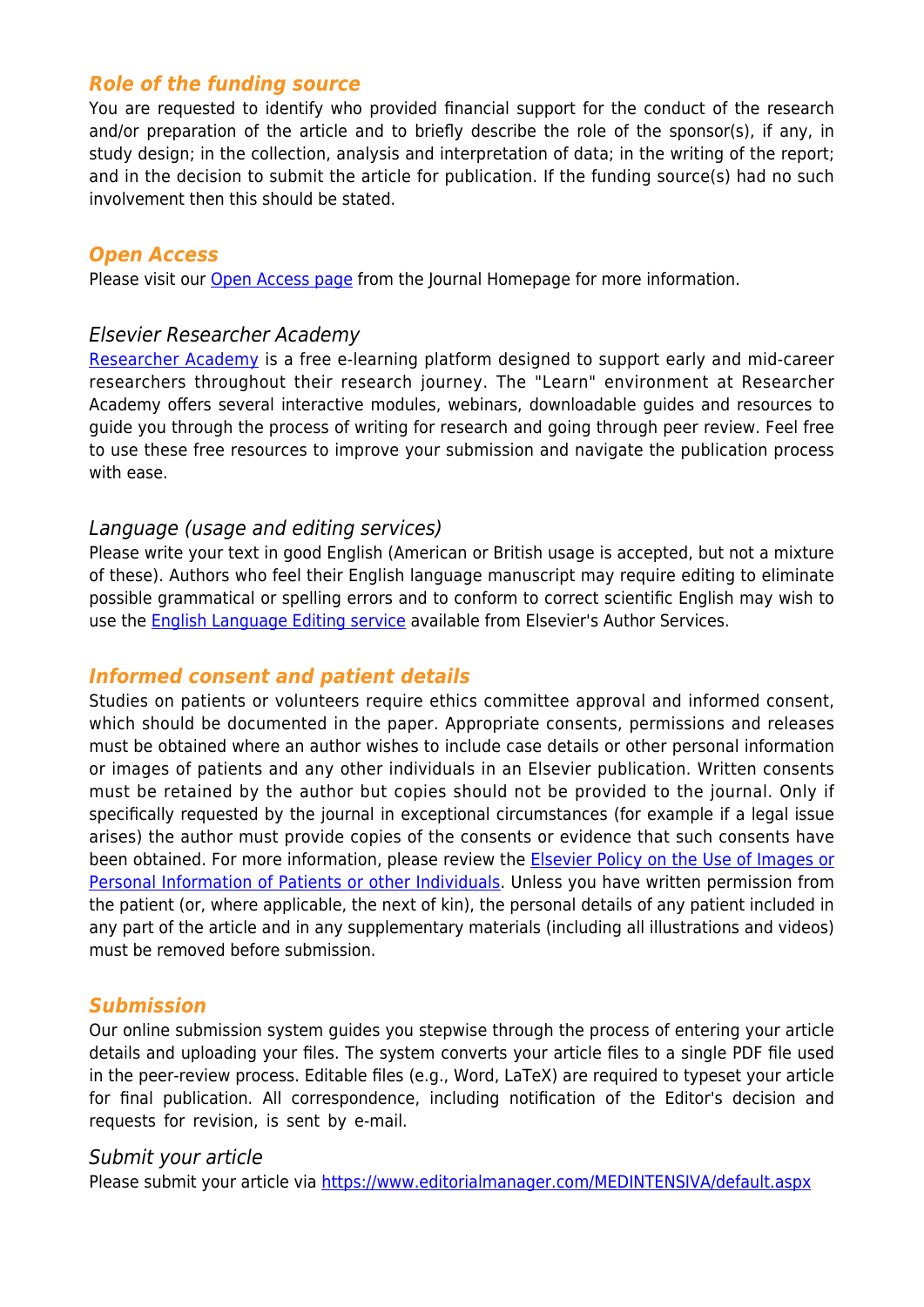## Referees

The authors may propose a maximum of three people whom they consider qualified to conduct a critical review of the manuscript. The suggested reviewers should not have collaborated with the authors in the previous three years, nor should they have contributed substantially to the current manuscript. For more details, visit our **Support site**. Note that the editor retains the sole right to decide whether or not the suggested reviewers are used.

### Letter of presentation

It is required for all manuscripts to be accompanied by a letter of presentation in the Elsevier Editorial System (EES), indicating: 1) the section of the journal for which the paper is being submitted; 2) an explanation (max. one paragraph) of the original contribution and relevance of the article to the field of medicine; 3) a declaration that author instructions were followed and ethical responsibilities complied with; 4) if part of the article has been previously submitted for assessment to another journal or had been previously published (redundant or duplicated publication), the details should be specified, and it is necessary to declare whether permission for publication has been granted by the author(s) or Editor.

## **PREPARATION**

### *Peer review*

This journal operates a double blind review process. All contributions will be initially assessed by the editor for suitability for the journal. Papers deemed suitable are then typically sent to a minimum of two independent expert reviewers to assess the scientific quality of the paper. The Editor is responsible for the final decision regarding acceptance or rejection of articles. The Editor's decision is final. [More information on types of peer review.](http://www.elsevier.com/reviewers/what-is-peer-review)

## *Double-blind review*

This journal uses double-blind review, which means the identities of the authors are concealed from the reviewers, and vice versa. [More information](http://www.elsevier.com/reviewers/what-is-peer-review) is available on our website. To facilitate this, please include the following separately:

Title page (with author details): This should include the title, authors' names affiliations, acknowledgements and any Declaration of Interest statement, and a complete address for the corresponding author including an e-mail address.

Blinded manuscript (no author details): The main body of the paper (including the references, figures, tables and any acknowledgements) should not include any identifying information, such as the authors' names or affiliations.

## Use of word processing software

It is important that the file be saved in the native format of the word processor used. The text should be in single-column format. Keep the layout of the text as simple as possible. Most formatting codes will be removed and replaced on processing the article. In particular, do not use the word processor's options to justify text or to hyphenate words. However, do use bold face, italics, subscripts, superscripts etc. When preparing tables, if you are using a table grid, use only one grid for each individual table and not a grid for each row. If no grid is used, use tabs, not spaces, to align columns. The electronic text should be prepared in a way very similar to that of conventional manuscripts (see also the [Guide to Publishing with Elsevier](https://www.elsevier.com/authors/journal-authors/submit-your-paper)). Note that source files of figures, tables and text graphics will be required whether or not you embed your figures in the text. See also the section on Electronic artwork.

To avoid unnecessary errors you are strongly advised to use the 'spell-check' and 'grammar-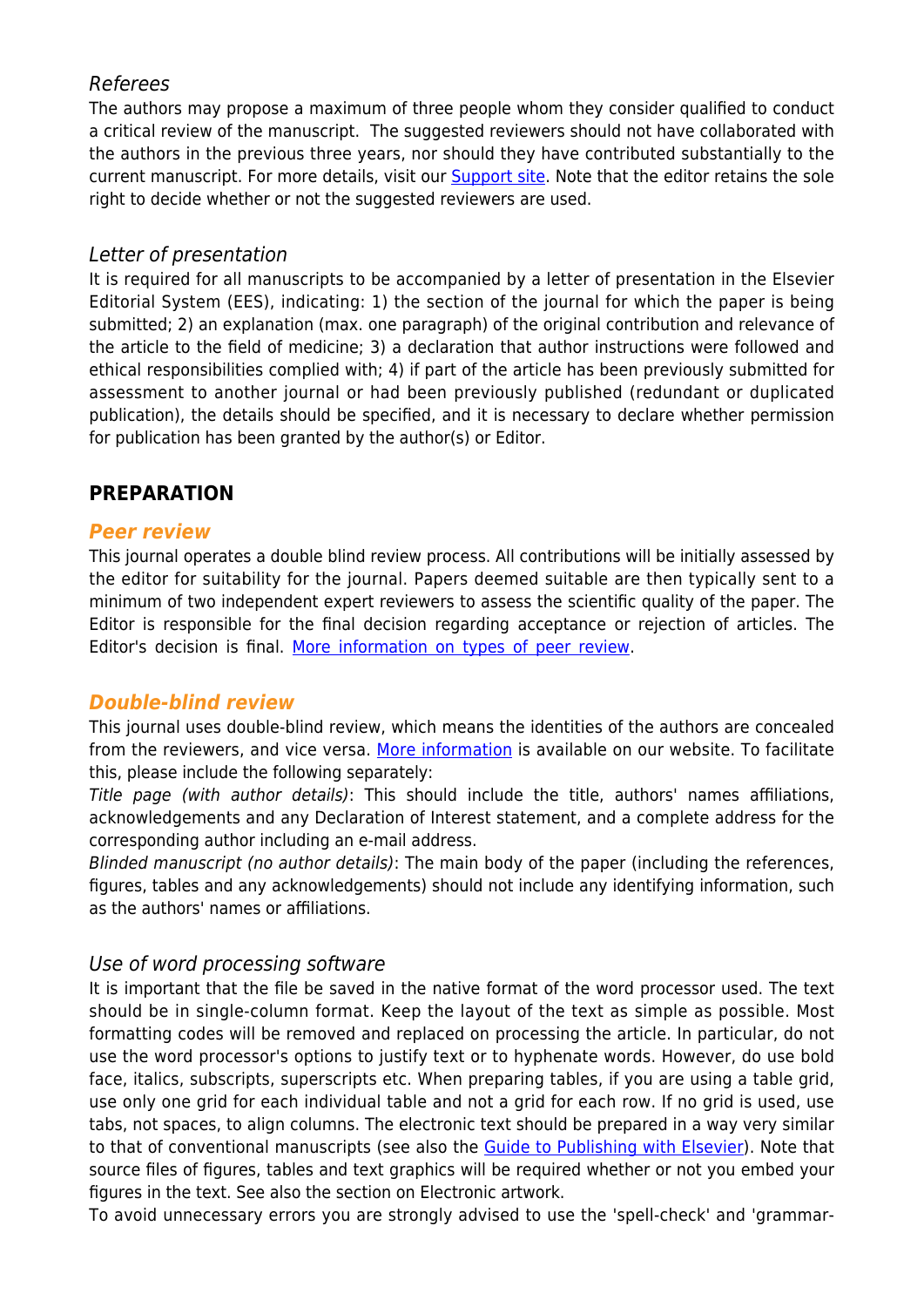check' functions of your word processor.

## *Article structure*

Each part of the manuscript should start on a new page, in the following order: title on the first page, together with the information specified in the previous section, then the text, references, figure and table legends. The figures (diagrams, photos, algorithms) should be attached as independent files through the EES in the Attach Files section.

**Text.** The text should be divided into sections. Original articles will have the following headings: Introduction, Patients and Methods, Results and Discussion. Especially complex articles can include subsections to aid in the comprehension of the information.

**Contribution of the authors.** In the case of Original Articles, the contribution of each of the authors should be explained in detail at the end of the manuscript n on a separate page.

**Other sections.** The authors should declare any total or partial funding of the study, any grant or other financial support and the existence of any conflicts of interests of any of the authors, regardless of whether it has already been mentioned in the Additional Information section. When mention is to be made of any persons, hospitals or entities that may have collaborated with the study, without being considered authors, it should be included in the Acknowledgements section. The authors are responsible for obtaining the necessary permission from the persons or entities names, as the readers could infer their support of the data and the conclusions of the study.

#### **Summary of a manuscript structure (Original Article)**

1. Title

2. Abstract: a) Objective, b) Design, c) Setting, d) Patients or participants, e) Interventions, f) Main variables of interest, g) Results, h) Conclusions

3. Text: a) Introduction, b) Patients and Methods, c) Results, d) Discussion

- 4. Contribution of the Authors
- 5. Funding
- 6. Conflict of Interest
- 7. Acknowledgements
- 8. References
- 9. Tables
- 10. Figures

### Introduction

The introduction should be clear and concise while establishing the purpose of the study and reasonably summarising the current situation of the topic to be discussed. The introduction should prepare the reader to comprehend the text that follows. It should not be a review of the topic itself, nor a hurried discussion. It should finish with a clear and specific description of the study objectives.

### Patients and methods

This section should provide sufficient details so that a specific experience can be reproduced based on the information given. It should indicate the hospital where the experiment or research has been conducted, its duration, characteristics of the series studied, selection criteria used, variables of interest (primary and secondary) and the techniques used (devices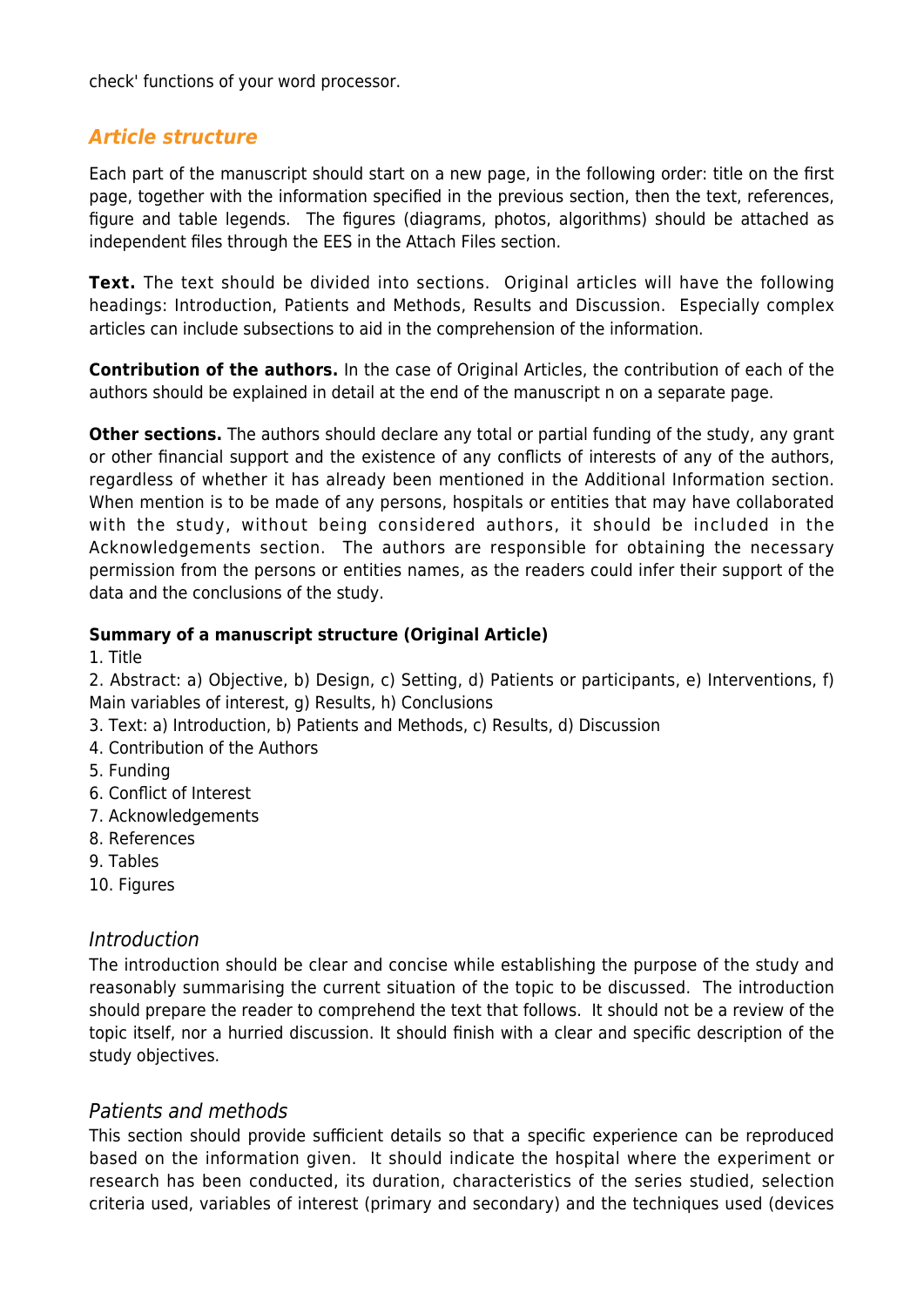used with name and city of manufacturer in parentheses), drugs used with generic name, dose and means of administration). If the methods or procedures are widely used and well known, the corresponding bibliographic reference should be provided to avoid a detailed description. In the case of clinical trials with randomised distribution, randomisation methods should be explained and it should be stated whether the random assignation was blinded. The statistical methods used should be appropriately described.

#### Results

 The findings should be quantified and presented with the appropriate indicators for error or uncertainty (such as confidence intervals). This section should state, but not discuss, the observations made of the patients and the method used, in logical sequence. The results can be expressed in detail in the text or rather in the form of tables and ¿gures, but unnecessary repetitions should be avoided of the results shown in the tables and ¿gures. Manuscripts that present results of a clinical trial of parallel groups with random distribution should include the CONSORT flowchart [\(http://www.consort-statement.org/](http://www.consort-statement.org/)), which illustrates the distribution and patient progress throughout the study. Manuscripts that present reports about systematic reviews or meta-analyses will follow the guidelines from the PRISMA declaration [\(http://www.prisma-statement.org\)](http://www.prisma-statement.org). The manuscripts that assess the utility of diagnostic tests should follow the STARD format [\(http://www.consort-statement.org/stardstatement.htm\)](http://www.consort-statement.org/stardstatement.htm).

#### Discussion

The authors should expand on their own opinion about the topic without repeating data provided in the Introduction or Results. This section should include the following aspects: a) the most relevant findings; b) the practical application of the results; c) the possible methodological limitations and the reasons for which the results are valid; d) the correlation with similar publications and the analysis of the similarities and differences with the findings of other authors; and e) the indications and suggestions for further research, providing new hypotheses when justified, and clearly stating them as such. It is not necessary to include conclusions; these should be exclusively derived from the study.

### **Conclusions**

It is not necessary to include conclusions; these should be exclusively derived from the study. The main conclusions of the study may be presented in a short Conclusions section, which may stand alone or form a subsection of a Discussion or Results and Discussion section.

### Appendices

If there is more than one appendix, they should be identified as A, B, etc. Formulae and equations in appendices should be given separate numbering: Eq. (A.1), Eq. (A.2), etc.; in a subsequent appendix, Eq. (B.1) and so on. Similarly for tables and figures: Table A.1; Fig. A.1, etc.

### *Essential title page information*

• *Title***.** Concise and informative. Titles are often used in information-retrieval systems. Avoid abbreviations and formulae where possible.

• *Author names and affiliations***.** Please clearly indicate the given name(s) and family name(s) of each author and check that all names are accurately spelled. You can add your name between parentheses in your own script behind the English transliteration. Present the authors' affiliation addresses (where the actual work was done) below the names. Indicate all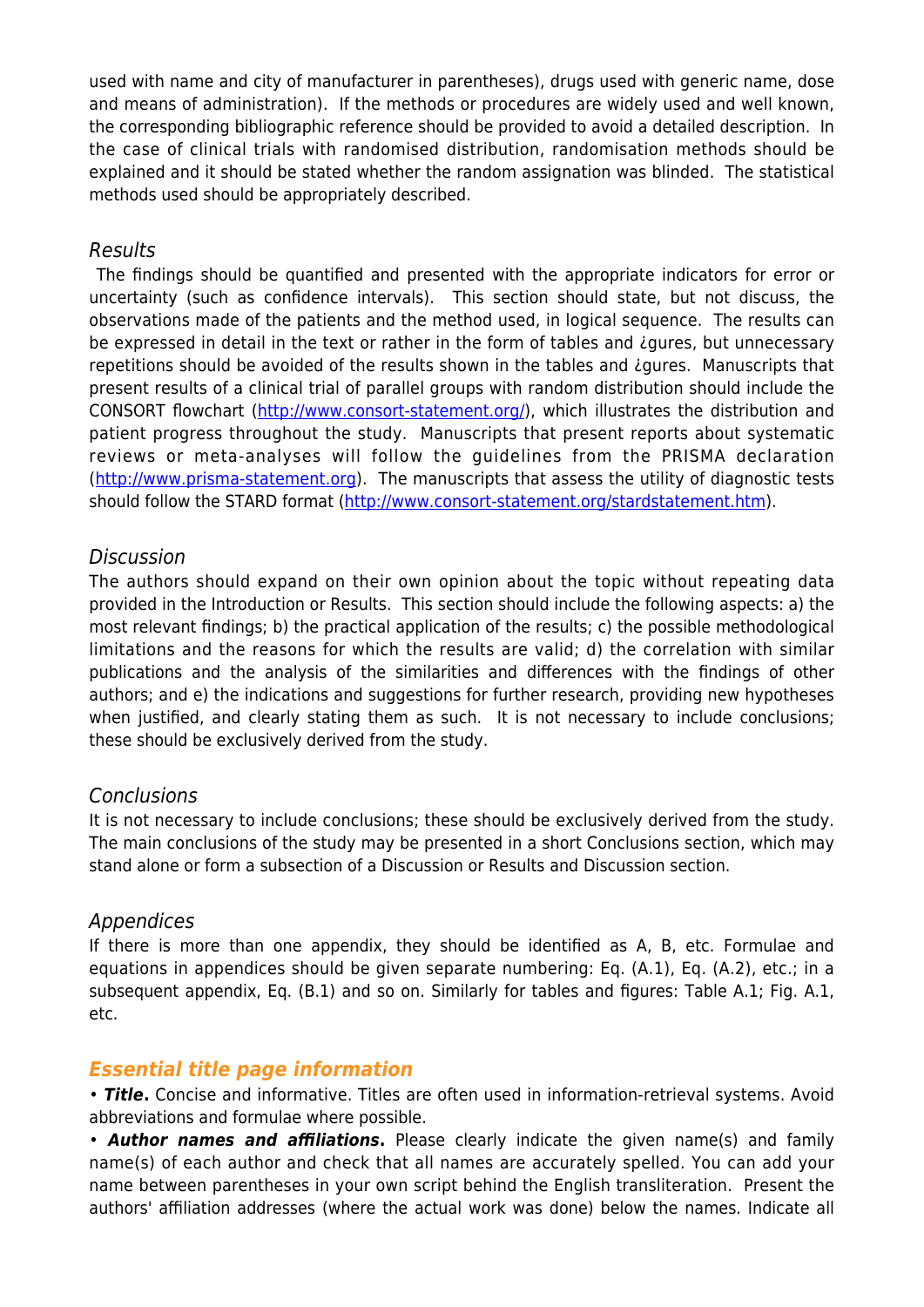affiliations with a lower-case superscript letter immediately after the author's name and in front of the appropriate address. Provide the full postal address of each affiliation, including the country name and, if available, the e-mail address of each author.

• *Corresponding author***.** Clearly indicate who will handle correspondence at all stages of refereeing and publication, also post-publication. This responsibility includes answering any future queries about Methodology and Materials. **Ensure that the e-mail address is given and that contact details are kept up to date by the corresponding author.**

• *Present/permanent address***.** If an author has moved since the work described in the article was done, or was visiting at the time, a 'Present address' (or 'Permanent address') may be indicated as a footnote to that author's name. The address at which the author actually did the work must be retained as the main, affiliation address. Superscript Arabic numerals are used for such footnotes.

• *Word count.* It is important to include the word count, indicate the number of words in the abstract in Spanish and English and the number of words in the main text (excluding the abstract, references, tables, and figure legends).

## *Abstract*

A concise and factual abstract is required. The abstract should state briefly the purpose of the research, the principal results and major conclusions. An abstract is often presented separately from the article, so it must be able to stand alone. For this reason, References should be avoided, but if essential, then cite the author(s) and year(s). Also, non-standard or uncommon abbreviations should be avoided, but if essential they must be defined at their first mention in the abstract itself.

In the **Reviews**, **Special Articles** and **Updates**, the abstracts will not be structured but should be equally informative about the content and should have an approximate length of 150 words.

### *Structured abstract*

**Original** abstracts will include an Abstract of 250 words of extension, structured in the following sections:

**Objective.** It will state the reason for the study that will be evaluated or the hypothesis that is established.

**Design.**Tthe basic design of the study will be described, including the study period and followup period. The following terms should be used:

– For interventionist studies: clinical trial with randomised distribution; clinical trial with nonrandomised distribution; double blind; placebo controlled; crossover design.

– For studies on diagnostic tests: reference standard (this is a widely accepted test with which the new or alternative diagnostic test will be compared); this term is preferable to the "gold Standard" or "gold pattern"; blind comparison; validation population.

– For prognostic studies: starting cohort (subjects collected at an early stage of the study disease or process that are subsequently followed-up), cohort (subjects observed in a long-term follow-up but do not necessarily have a common starting point); validation cohort or validation sample in clinical prediction model studies.

– For association or causality studies: clinical trial with randomised distribution; prospective cohort study; case control studies.

– For the description of clinical signs and symptoms or diseases: case series.

– For financial evaluation studies: cost-effectiveness analysis; cost-benefit analysis.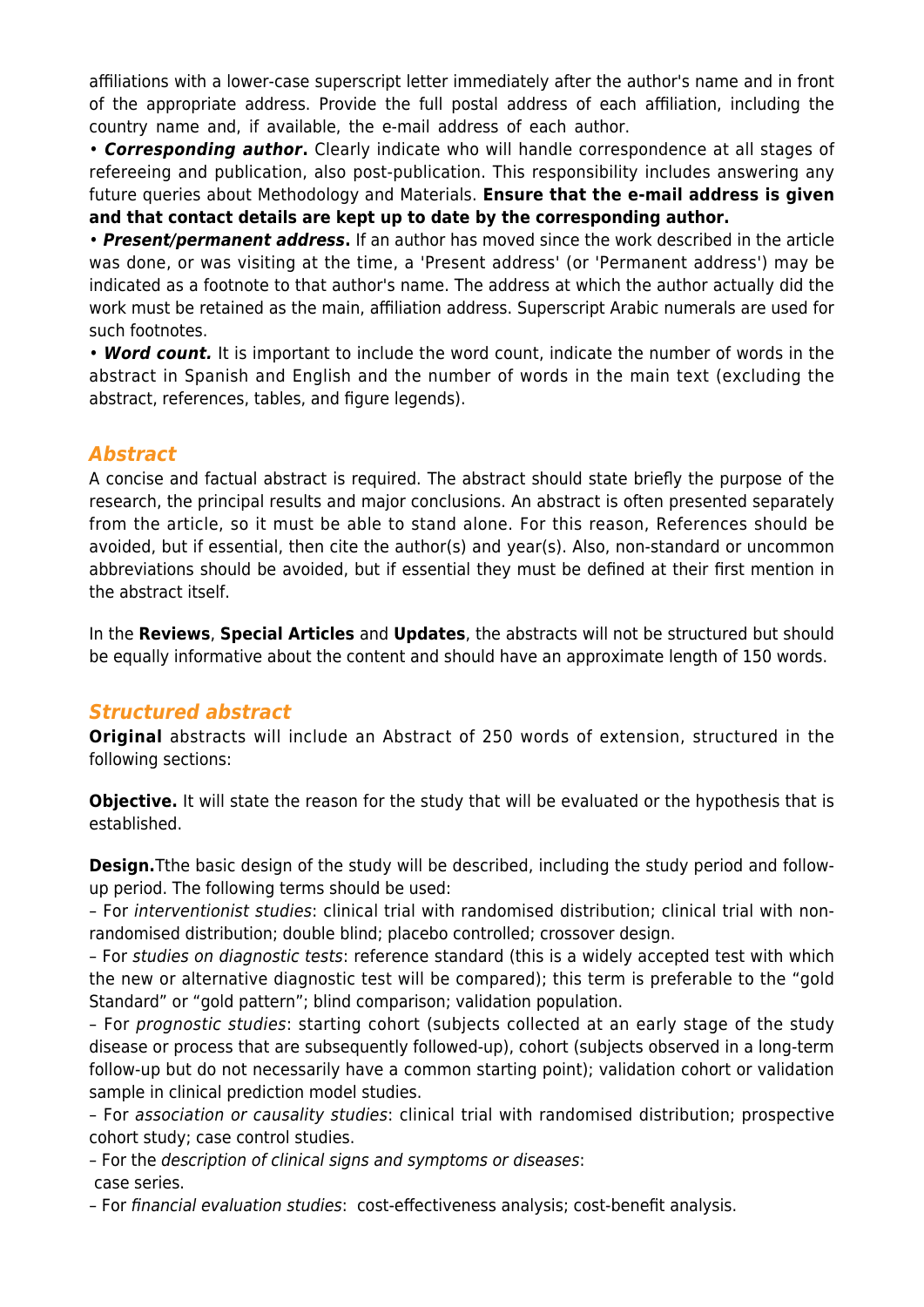**Setting.** The setting in which the study has been carried out will be mentioned so that the readers may determine the applicability of the results to their particular work environment.

**Patients or participants.** The selection criteria must be described, as well as the demographic characteristics of the study subjects, the number of eligible subjects and the number of participating subjects. In case control studies the characteristics used for matching must be specified. In follow-up studies, it must state the proportion of participants that completed the study. In interventionist studies, it must mention the number of patients in whom the intervention was stopped due to the appearance of adverse effects. In prognostic studies, it will mention the percentage losses. The following terms must be employed when referring to the selection process: random sample; consecutive sample: volunteer sample.

**Interventions.** The essential aspects of each intervention and its duration will be mentioned.

**Main variables of interest.** It must mention what were the main variables of interest, as were established before starting collecting the data.

**Results.** A quantitative estimation of the main study variables must be presented, including the confidence intervals (for example, 95%). In comparative studies, mention must be made of the confidence intervals for the differences between the groups studied. In the event that the main variables of interest are subjective measurements, it must state whether the observers knew the group to which each patient had been assigned. All clinical trials with a random distribution must present the results in accordance with the analysis by intention to treat (the patients are analysed in the group to which they were randomly assigned). All questionnairetype studies must mention the response rate. Diagnostic tests studies must report the sensitivity, the specificity and the likelihood ratio. If the predictive value is presented, it must also mention the prevalence or pre-test probability.

**Conclusions.** Conclusions must only be presented that are based directly on the results and the implications for clinical practice, avoiding speculation and excessive generalisation.

## *Keywords*

Immediately after the abstract, provide 3 to 10 keywords, using British spelling, to identify the content of the study for its inclusion in national and international biomedical databases. Terms should be used from the Medical Subject Headings of the Index Medicus, available at: [http://www.nlm.nih.gov/mesh/meshhome.html.](http://www.nlm.nih.gov/mesh/meshhome.html) If no adequate terms are found within the MeSH because if its recent development, commonly used terms can be utilised. Only abbreviations firmly established in the field may be eligible. These keywords will be used for indexing purposes. These keywords will be used for indexing purposes. Keywords must be included in English and Spanish.

### Abbreviations

Only commonly used abbreviations in the field of intensive care medicine will be accepted. The authors should avoid the use of abbreviations in the title and in the abstract of the paper. When an abbreviation first appears in the paper, it should be preceded by the complete defining term, except in the case of common units

of measure. Units of measure should preferably be expressed in accordance with the International System of Units. Chemical, physical, biological and clinical units should always be defined. Ensure consistency of abbreviations throughout the article.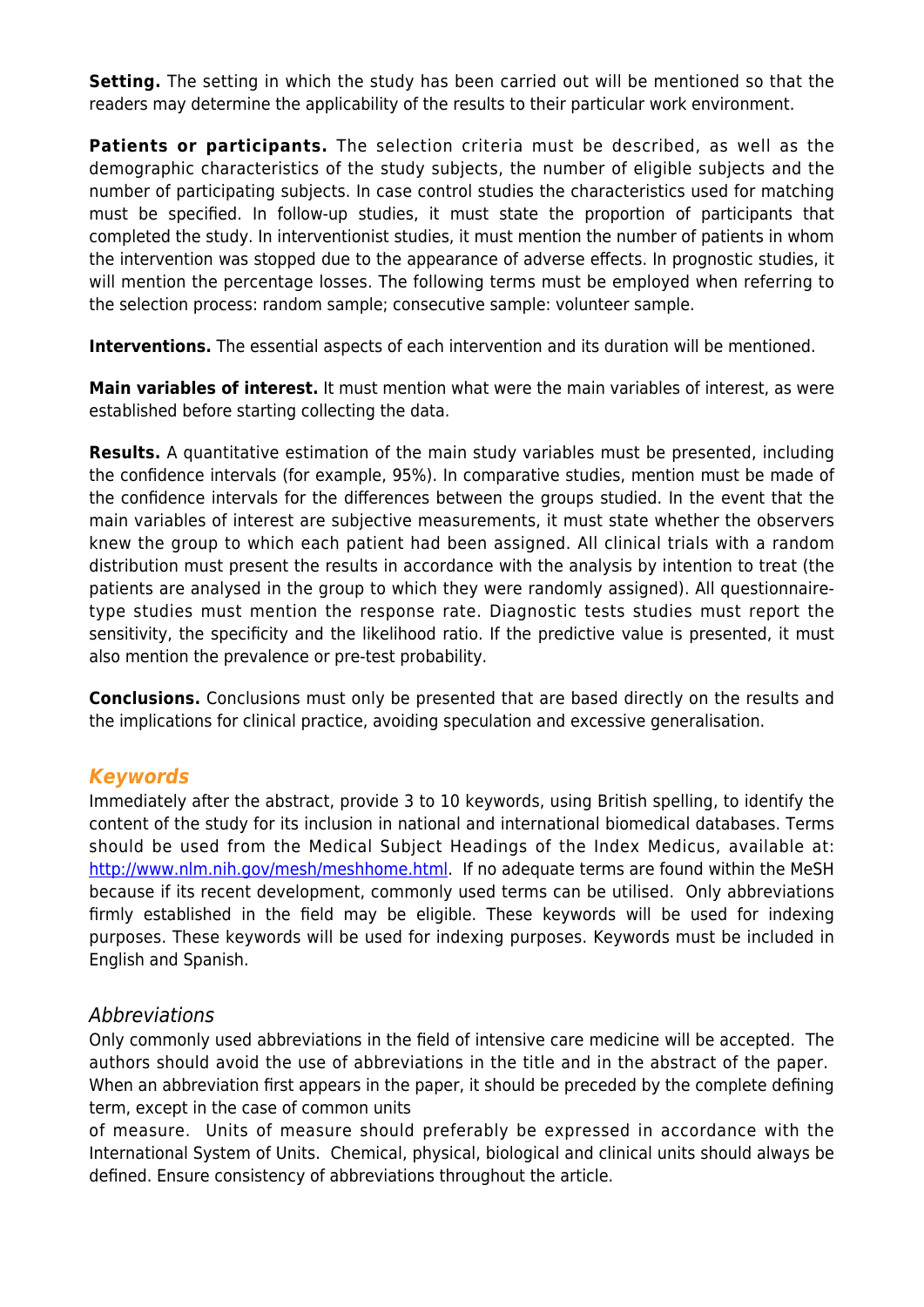## Acknowledgements

Collate acknowledgements in a separate section at the end of the article before the references and do not, therefore, include them on the title page, as a footnote to the title or otherwise. List here those individuals who provided help during the research (e.g., providing language help, writing assistance or proof reading the article, etc.).

### Units

Follow internationally accepted rules and conventions: use the international system of units (SI). If other units are mentioned, please give their equivalent in SI.

## *Artwork*

### Image manipulation

Whilst it is accepted that authors sometimes need to manipulate images for clarity, manipulation for purposes of deception or fraud will be seen as scientific ethical abuse and will be dealt with accordingly. For graphical images, this journal is applying the following policy: no specific feature within an image may be enhanced, obscured, moved, removed, or introduced. Adjustments of brightness, contrast, or color balance are acceptable if and as long as they do not obscure or eliminate any information present in the original. Nonlinear adjustments (e.g. changes to gamma settings) must be disclosed in the figure legend.

### Electronic artwork

All the graphs, diagrams and photos are considered ¿gures and will be numbered with Arabic numerals in correlation with the order of appearance in the text. They will be sent separately from the text and in as many files as there are ¿gures. Histology photos should indicate the type of stain and the magnification.

#### General points

- Make sure you use uniform lettering and sizing of your original artwork.
- Embed the used fonts if the application provides that option.
- Aim to use the following fonts in your illustrations: Arial, Courier, Times New Roman, Symbol, or use fonts that look similar.
- Number the illustrations according to their sequence in the text.
- Use a logical naming convention for your artwork files.
- Provide captions to illustrations separately.
- Size the illustrations close to the desired dimensions of the published version.
- Submit each illustration as a separate file.

A detailed *[guide on electronic artwork](http://www.elsevier.com/artworkinstructions)* is available.

#### **You are urged to visit this site; some excerpts from the detailed information are given here.**

#### Formats

If your electronic artwork is created in a Microsoft Office application (Word, PowerPoint, Excel) then please supply 'as is' in the native document format.

Regardless of the application used other than Microsoft Office, when your electronic artwork is finalized, please 'Save as' or convert the images to one of the following formats (note the resolution requirements for line drawings, halftones, and line/halftone combinations given below):

EPS (or PDF): Vector drawings, embed all used fonts.

TIFF (or JPEG): Color or grayscale photographs (halftones), keep to a minimum of 300 dpi.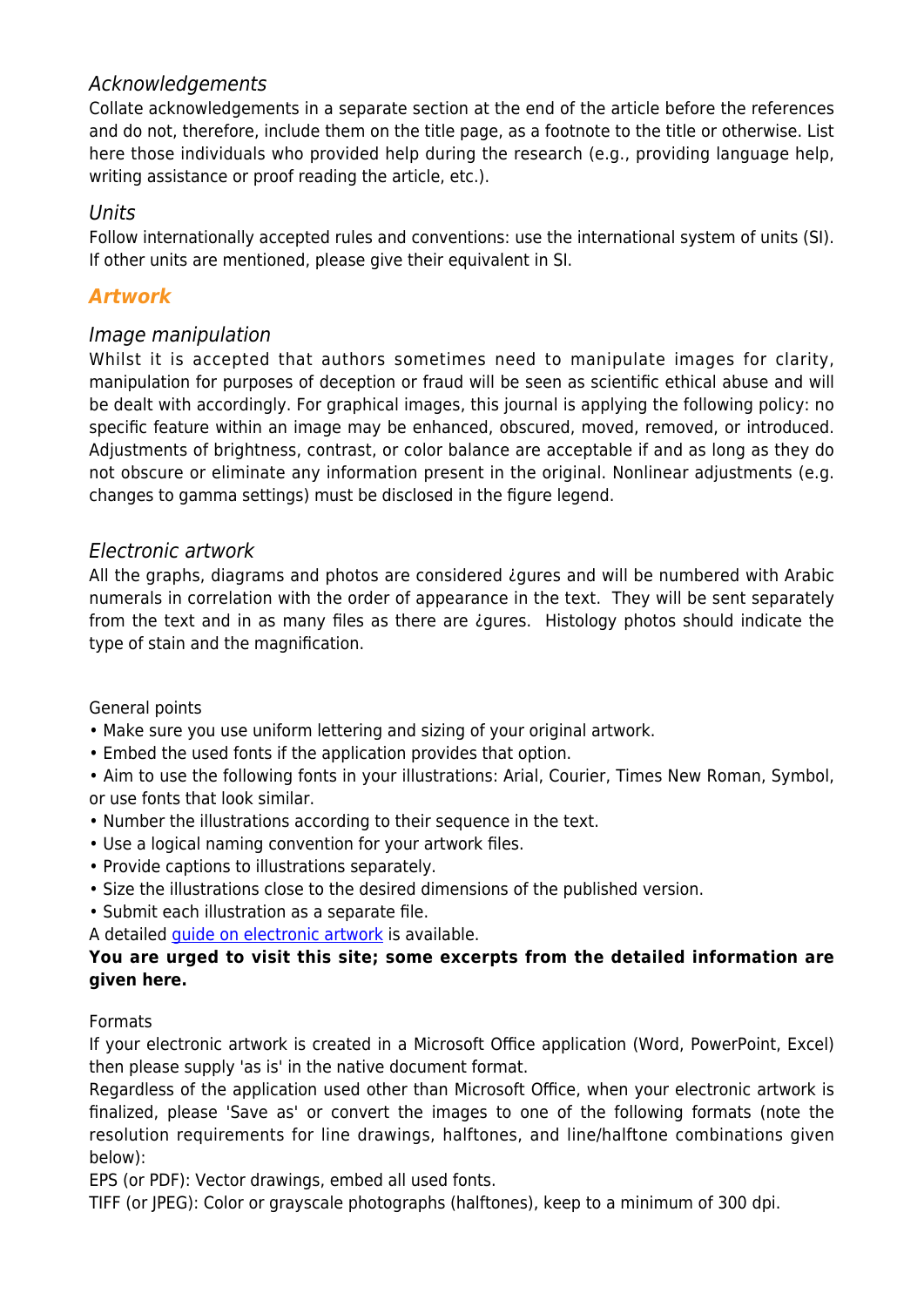TIFF (or JPEG): Bitmapped (pure black & white pixels) line drawings, keep to a minimum of 1000 dpi.

TIFF (or JPEG): Combinations bitmapped line/half-tone (color or grayscale), keep to a minimum of 500 dpi.

#### **Please do not:**

- Supply files that are optimized for screen use (e.g., GIF, BMP, PICT, WPG); these typically have a low number of pixels and limited set of colors;
- Supply files that are too low in resolution;
- Submit graphics that are disproportionately large for the content.

### Color artwork

Please make sure that artwork files are in an acceptable format (TIFF (or JPEG), EPS (or PDF), or MS Office files) and with the correct resolution. If, together with your accepted article, you submit usable color figures then Elsevier will ensure, at no additional charge, that these figures will appear in color online (e.g., ScienceDirect and other sites) regardless of whether or not these illustrations are reproduced in color in the printed version. The expense of the publication of colour photos will be incurred by the authors; beforehand, a cost estimate should be requested from ELSEVIER ESPAÑA, S.L.U., expressly mentioning the desire for the publication in colour. [Further information on the preparation of electronic artwork.](http://www.elsevier.com/artworkinstructions)

### Figure captions

Ensure that each illustration has a caption. Supply captions separately, not attached to the figure. A caption should comprise a brief title (**not** on the figure itself) and a description of the illustration. Keep text in the illustrations themselves to a minimum but explain all symbols and abbreviations used.

Figure legends and captions should contain sufficient information to be able to interpret the data presented without the need to refer to the text. For explanatory notes under a figure, lower-case letters should be used in superscript and in alphabetical order (a, b). They will succinctly explain the content of the illustration, as well as the meaning of the signs, arrows, numbers and abbreviations there may be. Histology images should specify the magnification and staining method.

### *Tables*

Please submit tables as editable text and not as images. Tables can be placed either next to the relevant text in the article, or on separate page(s) at the end. Number tables consecutively in accordance with their appearance in the text and place any table notes below the table body. Be sparing in the use of tables and ensure that the data presented in them do not duplicate results described elsewhere in the article. Please avoid using vertical rules and shading in table cells.

All signs and abbreviations will always be accompanied by an explanatory footnote at the bottom of the table. Likewise, statistical methods will be specifically identified. When a statistical method has been applied, the level of significance will be indicated at the bottom of the table, if not already included in the text of the table.

## *References*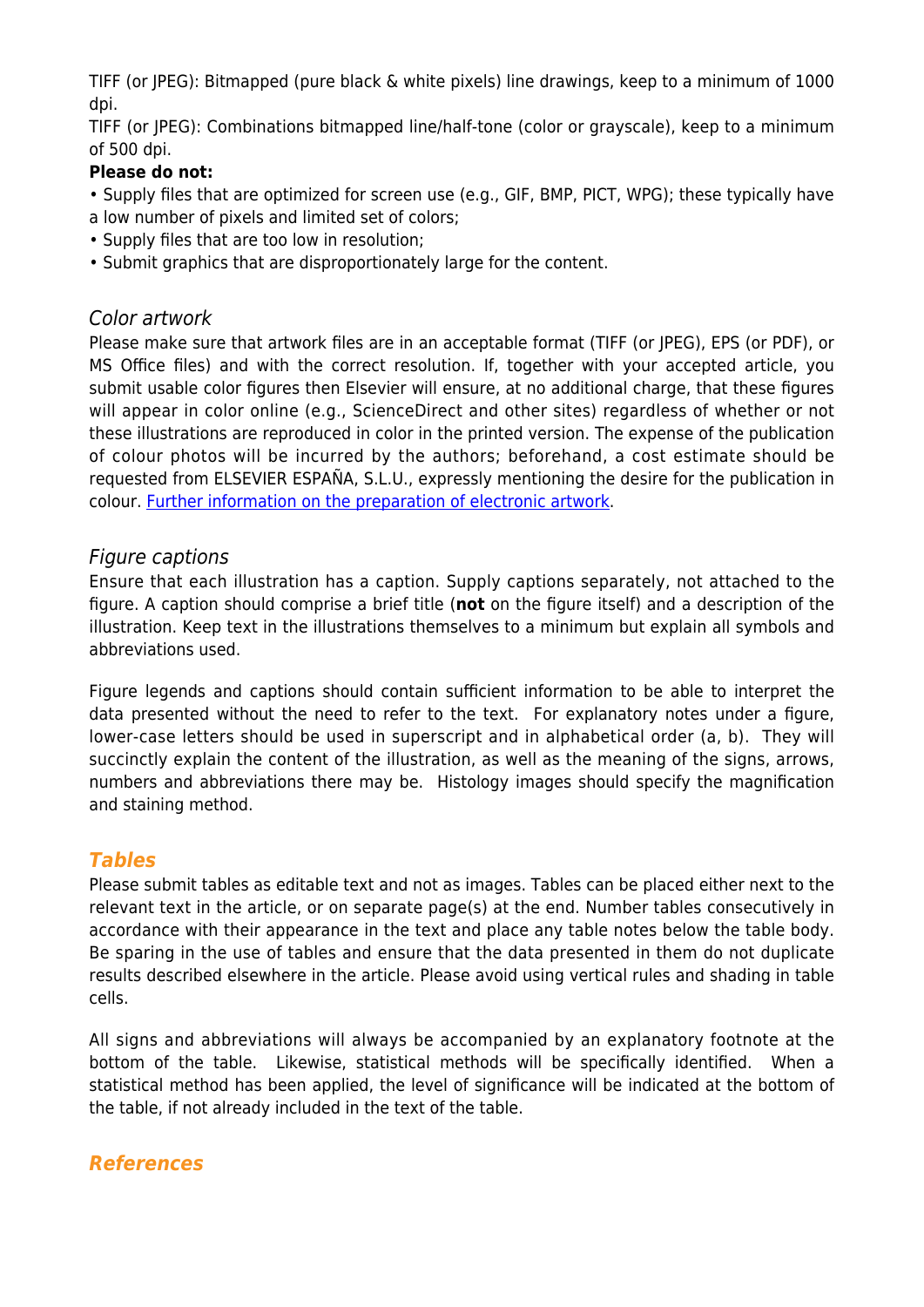## Citation in text

Please ensure that every reference cited in the text is also present in the reference list (and vice versa). These will be presented in Arabic numerals in the order in which they appear in the text with the corresponding correlating number. When authors are mentioned in the text, their names will be included if there are one or two. When there are more, only the first author will be named, followed by the expression et al., and, in both cases, the corresponding reference citation number.

Any references cited in the abstract must be given in full. Unpublished results and personal communications are not recommended in the reference list, but may be mentioned in the text. If these references are included in the reference list they should follow the standard reference style of the journal and should include a substitution of the publication date with either 'Unpublished results' or 'Personal communication'. Citation of a reference as 'in press' implies that the item has been accepted for publication. The bibliographic citations should be correctly written and the original publication should always be verified.

The names of the journals should be abbreviated in accordance with the style used in the Index Medicus, also available at [http://www.ncbi.nlm.nih.gov/entrez/query.fcgi?db=journals.](http://www.ncbi.nlm.nih.gov/entrez/query.fcgi?db=journals) The citations will be written by strictly following the Vancouver Citation Style Guide (Med Intensiva. 1998;22:110-8), also available at [http://www.icmje.org/](http://www.icmje.org). Below are examples of bibliographic citation formats.

### Reference links

Increased discoverability of research and high quality peer review are ensured by online links to the sources cited. In order to allow us to create links to abstracting and indexing services, such as Scopus, CrossRef and PubMed, please ensure that data provided in the references are correct. Please note that incorrect surnames, journal/book titles, publication year and pagination may prevent link creation. When copying references, please be careful as they may already contain errors. Use of the DOI is highly encouraged.

A DOI is guaranteed never to change, so you can use it as a permanent link to any electronic article. An example of a citation using DOI for an article not yet in an issue is: VanDecar J.C., Russo R.M., James D.E., Ambeh W.B., Franke M. (2003). Aseismic continuation of the Lesser Antilles slab beneath northeastern Venezuela. Journal of Geophysical Research, [https://doi.org/10.1029/2001JB000884.](https://doi.org/10.1029/2001JB000884) Please note the format of such citations should be in the same style as all other references in the paper.

### Web references

As a minimum, the full URL should be given and the date when the reference was last accessed. Any further information, if known (DOI, author names, dates, reference to a source publication, etc.), should also be given. Web references can be listed separately (e.g., after the reference list) under a different heading if desired, or can be included in the reference list.

### Data references

This journal encourages you to cite underlying or relevant datasets in your manuscript by citing them in your text and including a data reference in your Reference List. Data references should include the following elements: author name(s), dataset title, data repository, version (where available), year, and global persistent identifier. Add [dataset] immediately before the reference so we can properly identify it as a data reference. This identifier will not appear in your published article.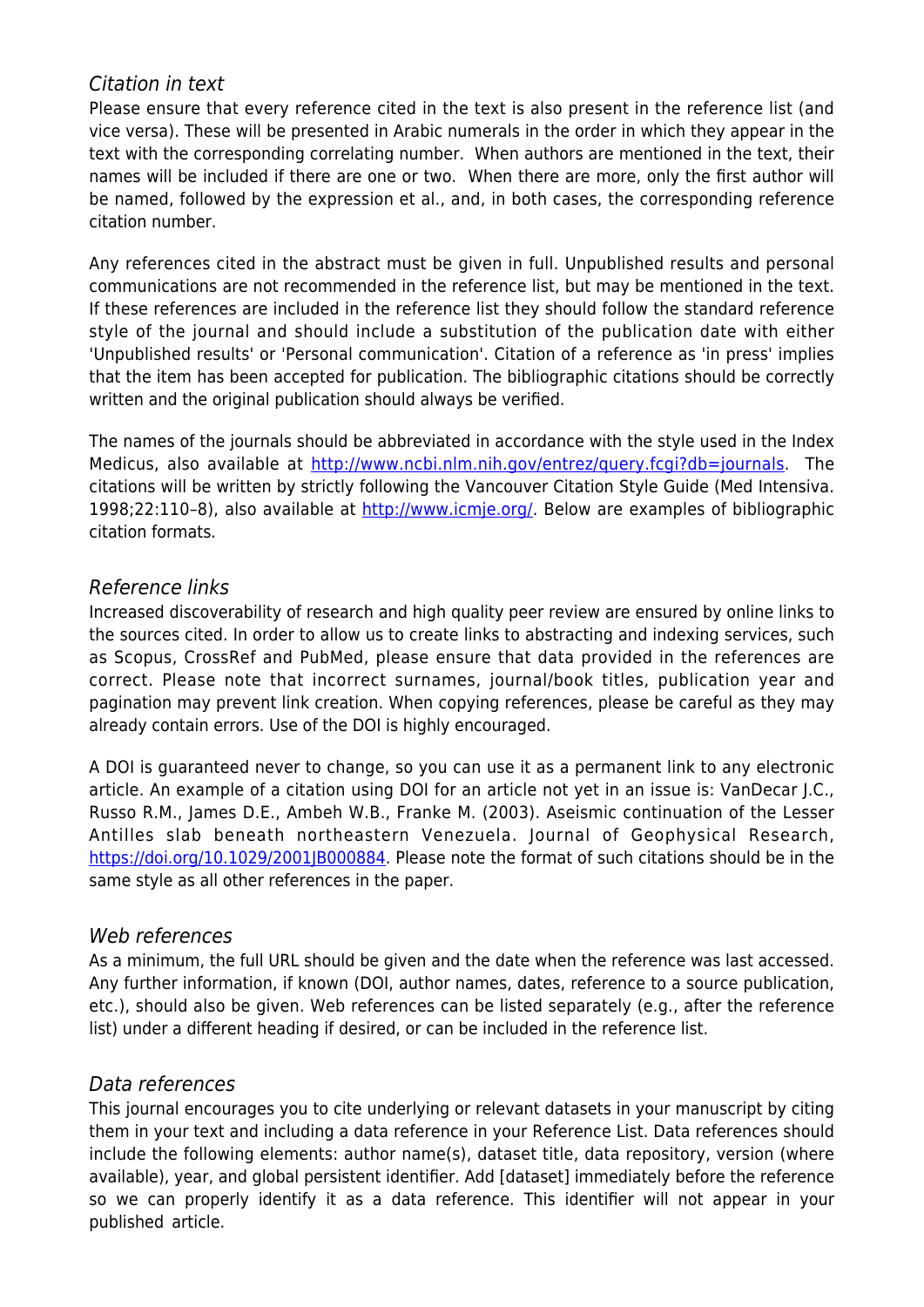### References in a special issue

Please ensure that the words 'this issue' are added to any references in the list (and any citations in the text) to other articles in the same Special Issue.

### Reference style

Text: Indicate references by superscript numbers in the text. The actual authors can be referred to, but the reference number(s) must always be given.

List: Number the references in the list in the order in which they appear in the text. Examples:

#### Reference to a journal publication

Ordinary article. The names of all the authors will be stated if there are six or less; if there are seven or more, the names of the first six should appear, followed by the expression et al.

1. Schiffl H, Lang SM, Fischer R. Daily hemodialysis and the outcome of acute renal failure. N Engl J Med. 2002;346:305–10. [https://doi.org/10.1056/NEJMoa010877.](https://doi.org/10.1056/NEJMoa010877)

2. Bernard GR, Vincent JL, Laterre PF, La Rosa SP, Dhainaut JF, López-Rodríguez A, et al. Eficacy and safety of recombinant human activated protein C for severe sepsis. N Engl J Med. 2001;344: 699–709. [https://doi.org/10.1056/NEJMc063207](http://newadmin.elsevier.es/10.1056/NEJMc063207).

#### Article in electronic journal

3. Cannesson M, Ramsingh D, Rinehart J, Demirjian A, Vu T, Vakharia S, et al. Perioperative goaldirected therapy and postoperative outcomes in patients undergoing high-risk abdominal surgery: a historical-prospective, comparative effectiveness study. Crit Care. 2015; 19:261. <htpps://doi.org/10.1186/s13054-015-0945-2>.

#### Reference to a journal publication with an article number

4. Van der Geer J, Hanraads JAJ, Lupton RA. The art of writing a scientific article. *Heliyon*. 2018;**19**:e00205. [https://doi.org/10.1016/j.heliyon.2018.e00205.](https://doi.org/10.1016/j.heliyon.2018.e00205)

#### Study published by a corporation (author is not specified)

5. The hypothermia after cardiac arrest study group. Mild therapeutic hypothermia to improve the neurologic outcome after cardiac arrest. N Engl J Med. 2002;346:549–56.

#### Books and other monographs

#### Personal authors

6. West JB. Ventilation/blood flow and gas exchange. Oxford: Blackwell Scientific Publications; 1977.

#### Corporative author

7. American Medical Association Department of Drugs. AMA Drug evaluations. 3th ed. Littelton: Publishing Sciences Group; 1977.

#### Editors or compilers as authors

8. Sackett DL, Straus SE, Richardson WS, Rosenberg W, Haynes RB, editors. Evidence-based medicine. How to practice and teach EBM. 2nd ed. Edinburgh: Churchill Livingstone; 2000.

Chapter of a book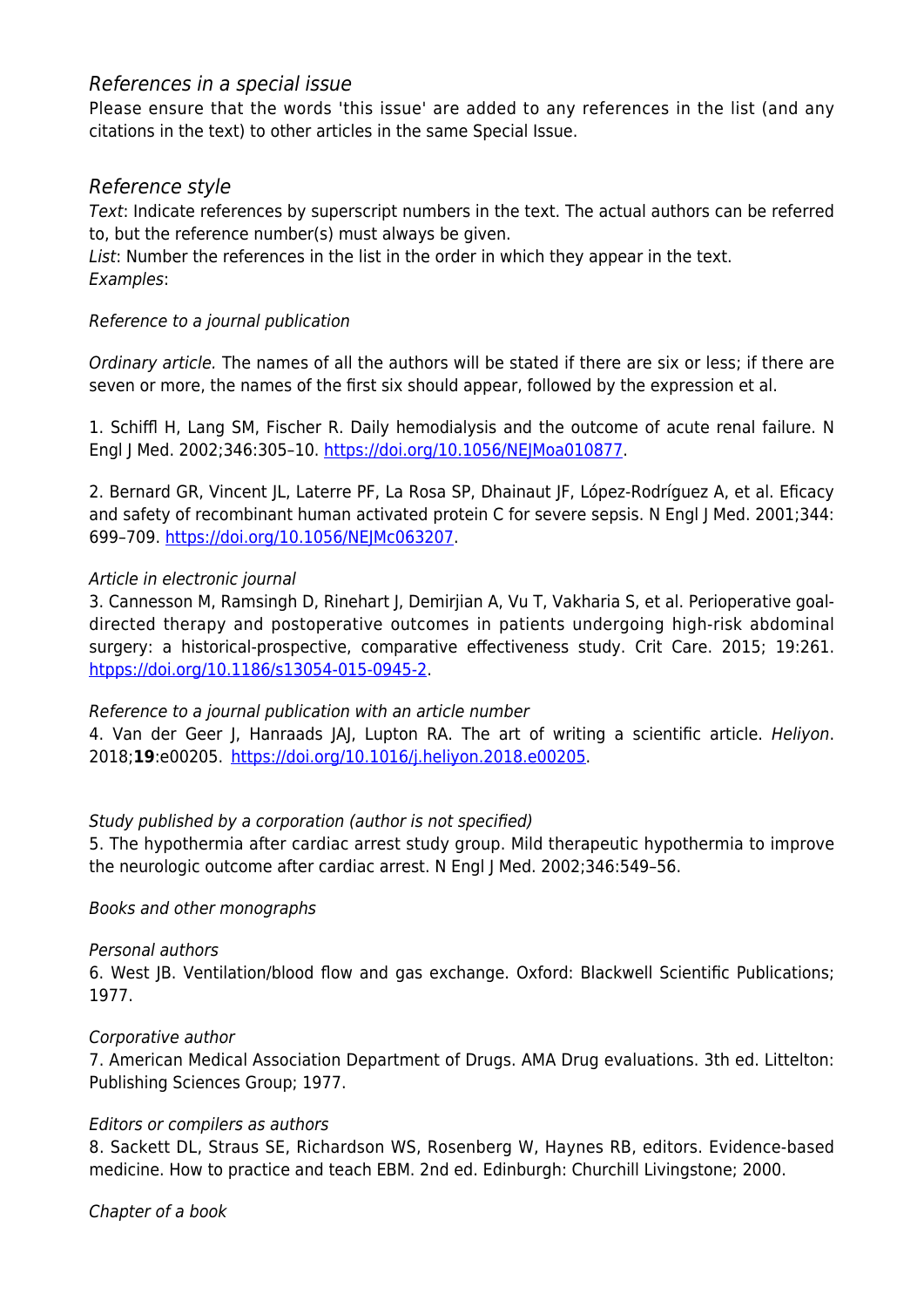9. Chastre J, Fagon JY. Ventilator-associated pneumonia. En: Hall JB, Schmidt GA, Wood LDH, editors. Principles of critical care. 2nd ed. New York: McGraw-Hill; 1998. p. 617–52.

#### Reference to a website

10. Cancer Research UK. Cancer statistics reports for the UK, <http://www.cancerresearchuk.org/aboutcancer/statistics/cancerstatsreport/>; 2003 [accessed 13 March 2003].

#### Reference to a dataset

[dataset] 11. Oguro M, Imahiro S, Saito S, Nakashizuka T. Mortality data for Japanese oak wilt disease and surrounding forest compositions, Mendeley Data, v1; 2015. <https://doi.org/10.17632/xwj98nb39r.1>.

Note shortened form for last page number. e.g., 51–9, and that for more than 6 authors the first 6 should be listed followed by 'et al.' For further details you are referred to 'Uniform Requirements for Manuscripts submitted to Biomedical Journals' (J Am Med Assoc 1997;**277**:927–34)(see also [Samples of Formatted References](http://www.nlm.nih.gov/bsd/uniform_requirements.html)).

#### *Video*

Elsevier accepts video material and animation sequences to support and enhance your scientific research. Authors who have video or animation files that they wish to submit with their article are strongly encouraged to include links to these within the body of the article. This can be done in the same way as a figure or table by referring to the video or animation content and noting in the body text where it should be placed. All submitted files should be properly labeled so that they directly relate to the video file's content. In order to ensure that your video or animation material is directly usable, please provide the file in one of our recommended file formats with a preferred maximum size of 150 MB per file, 1 GB in total. Video and animation files supplied will be published online in the electronic version of your article in Elsevier Web products, including **ScienceDirect**. Please supply 'stills' with your files: you can choose any frame from the video or animation or make a separate image. These will be used instead of standard icons and will personalize the link to your video data. For more detailed instructions please visit our [video instruction pages](https://www.elsevier.com/authors/author-schemas/artwork-and-media-instructions). Note: since video and animation cannot be embedded in the print version of the journal, please provide text for both the electronic and the print version for the portions of the article that refer to this content.

### *Supplementary material*

Supplementary material such as images, applications and sound clips, can be published with your article to enhance it. Submitted supplementary items are published exactly as they are received (Excel or PowerPoint files will appear as such online). Please submit your material together with the article and supply a concise, descriptive caption for each supplementary file. If you wish to make changes to supplementary material during any stage of the process, please make sure to provide an updated file. Do not annotate any corrections on a previous version. Please switch off the 'Track Changes' option in Microsoft Office files as these will appear in the published version.

#### *RESEARCH DATA*

This journal encourages you to share data that supports your research publication in an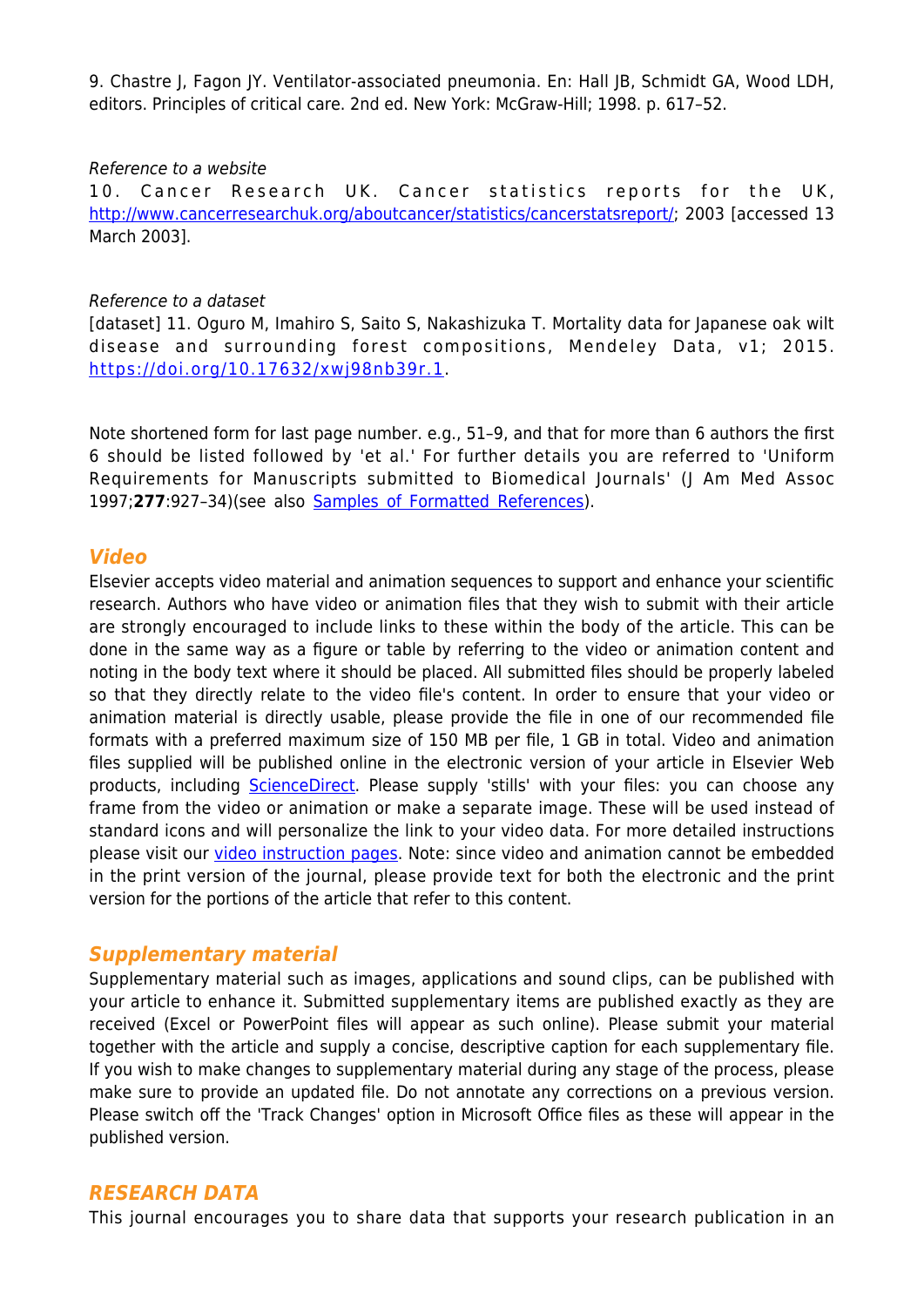appropriate data repository, and enables you to interlink the data with your published articles. If you are sharing data, you are encouraged to cite the data in your manuscript and reference list. Please refer to the "References" section for more information about data citation.

Research data refers to the results of observations or experimentation that validate research findings. To facilitate reproducibility and data reuse, this journal also encourages you to share your software, code, models, algorithms, protocols, methods and other useful materials related to the project.

For more information on depositing, sharing and using research data and other relevant research materials, visit the [research data page](https://www.elsevier.com/authors/author-resources/research-data).

#### *RESEARCH DATA*

This journal encourages and enables you to share data that supports your research publication where appropriate, and enables you to interlink the data with your published articles. Research data refers to the results of observations or experimentation that validate research findings. To facilitate reproducibility and data reuse, this journal also encourages you to share your software, code, models, algorithms, protocols, methods and other useful materials related to the project.

Below are a number of ways in which you can associate data with your article or make a statement about the availability of your data when submitting your manuscript. If you are sharing data in one of these ways, you are encouraged to cite the data in your manuscript and reference list. Please refer to the "References" section for more information about data citation. For more information on depositing, sharing and using research data and other relevant research materials, visit the [research data page](https://www.elsevier.com/authors/author-resources/research-data).

### *Data linking*

If you have made your research data available in a data repository, you can link your article directly to the dataset. Elsevier collaborates with a number of repositories to link articles on ScienceDirect with relevant repositories, giving readers access to underlying data that give them a better understanding of the research described.

There are different ways to link your datasets to your article. When available, you can directly link your dataset to your article by providing the relevant information in the submission system. For more information, visit the [database linking page.](https://www.elsevier.com/authors/author-resources/research-data/data-base-linking)

For [supported data repositories](https://www.elsevier.com/authors/author-resources/research-data/data-base-linking#repositories) a repository banner will automatically appear next to your published article on ScienceDirect.

In addition, you can link to relevant data or entities through identifiers within the text of your manuscript, using the following format: Database: xxxx (e.g., TAIR: AT1G01020; CCDC: 734053; PDB: 1XFN).

## **AFTER ACCEPTANCE**

### *Proofs*

One set of page proofs (as PDF files) will be sent by e-mail to the corresponding author (if we do not have an e-mail address then paper proofs will be sent by post) or a link will be provided in the e-mail so that authors can download the files themselves. To ensure a fast publication process of the article, we kindly ask authors to provide us with their proof corrections within two